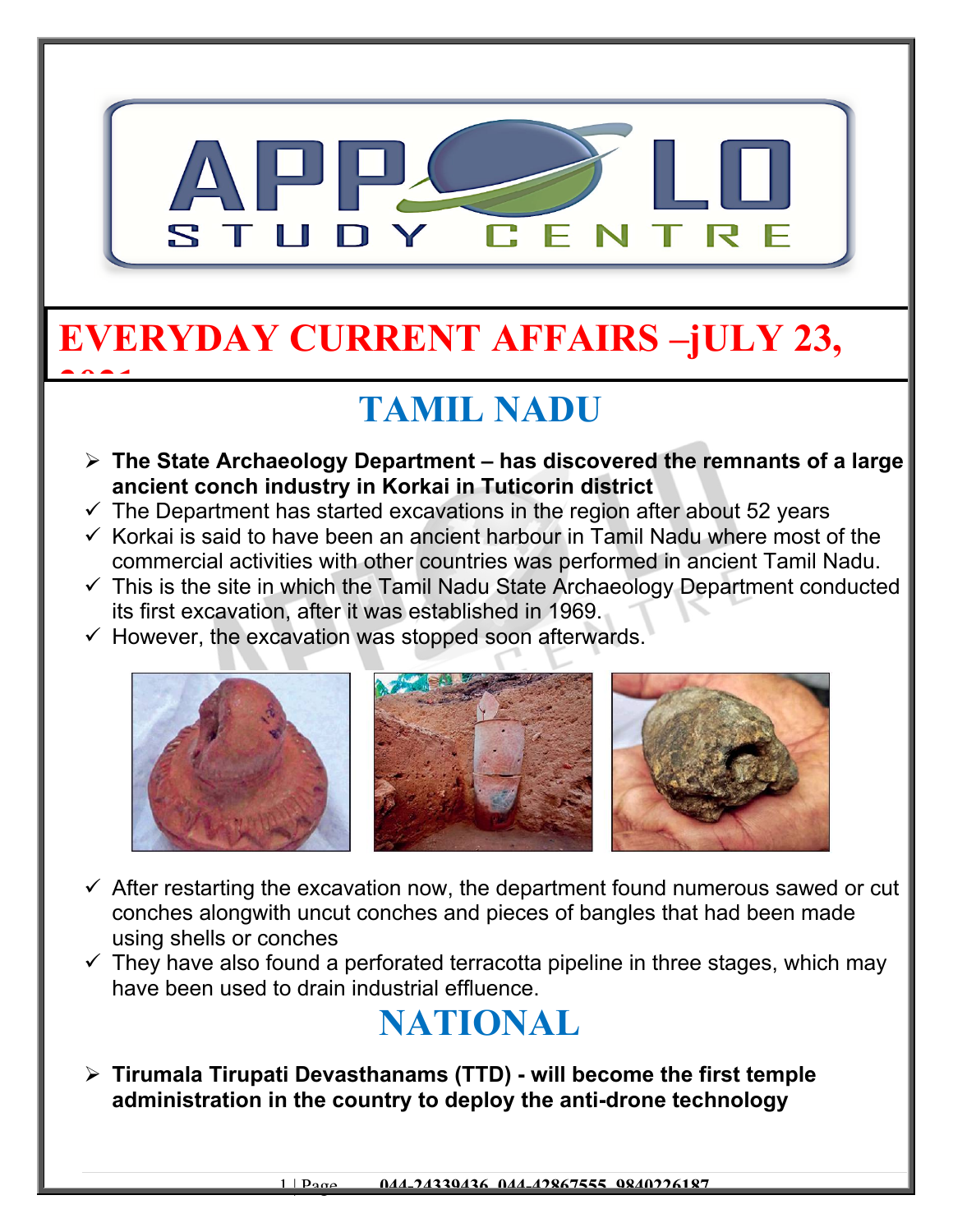- $\checkmark$  TTD will be employing an anti-drone technology developed by Defence Research and Development Organisation (DRDO) to safeguard the revered Lord Venkateswara temple at Tirumala.
- $\checkmark$  The DRDO anti-drone technology is estimated to cost Rs.25 crore per system.
- $\checkmark$  The system consists of Radio Frequency Jamming feature which disables the communication and GPS of the drone by detecting it from a distance of 4 km with 'Soft Kill' options.
- $\checkmark$  In addition, the anti-drone system disables the remote locating system within a range of 3 km
- $\checkmark$  The DRDO's latest technology also has the option of 'Hard Kill' using which the system detects small drones in a range of 150 meters to 1 km and then targets and destroys them
- $\checkmark$  The DRDO designated defence PSU Bharat Electronics Ltd (BEL) to manufacture and market its anti-drone systems.
- $\checkmark$  On July 6, the DRDO had arranged a demonstration of its anti-drone system at Kolar in Karnataka for the tri-services
- $\checkmark$  Earlier, on June 27, it has to be recalled that a drone was used to target the Indian Air Force (IAF) base in Jammu with explosives, leaving two personnel injured
- $\checkmark$  This attack on the IAF station was the first such instance of Pakistan-based terrorists deploying unmanned aerial vehicles to strike at vital installations in India
- **The Centre has moved a proposal to amend the 102nd constitutional amendment Act, enacted in 2018, to restore state's power to decide OBCs**
- $\checkmark$  The proposal will overturn the May 5 Supreme Court judgment in the Maratha reservation case by a 5-judge Constitution Bench
- $\checkmark$  As per the verdict, only the President can declare any community as OBC based on the recommendation of the National Commission for Backward Classes (NCBC).
- $\checkmark$  The proposal seeks to restore the rights of states to identify the OBCs for the "state list" of castes eligible for Mandal reservations in education and employment under state governments.
- $\checkmark$  The 102nd Constitution Amendment adds two clauses in Article 342 as Article 324A on the President declaring any socially or educationally backward class, in consultation with the state governor.
- $\checkmark$  The draft Bill was readied by the Ministry of Social Justice and Empowerment
- $\checkmark$  It seeks to add a clarification clause in Article 342A that the state governments shall have the power to identify and include the OBCs or socially and educationally backward classes in their respective lists
- $\checkmark$  The third clause will have to be inserted as Article 342A(3)
- $\checkmark$  Accordingly, the third clause will state that the power to notify the OBCs on the state list would be with the state governments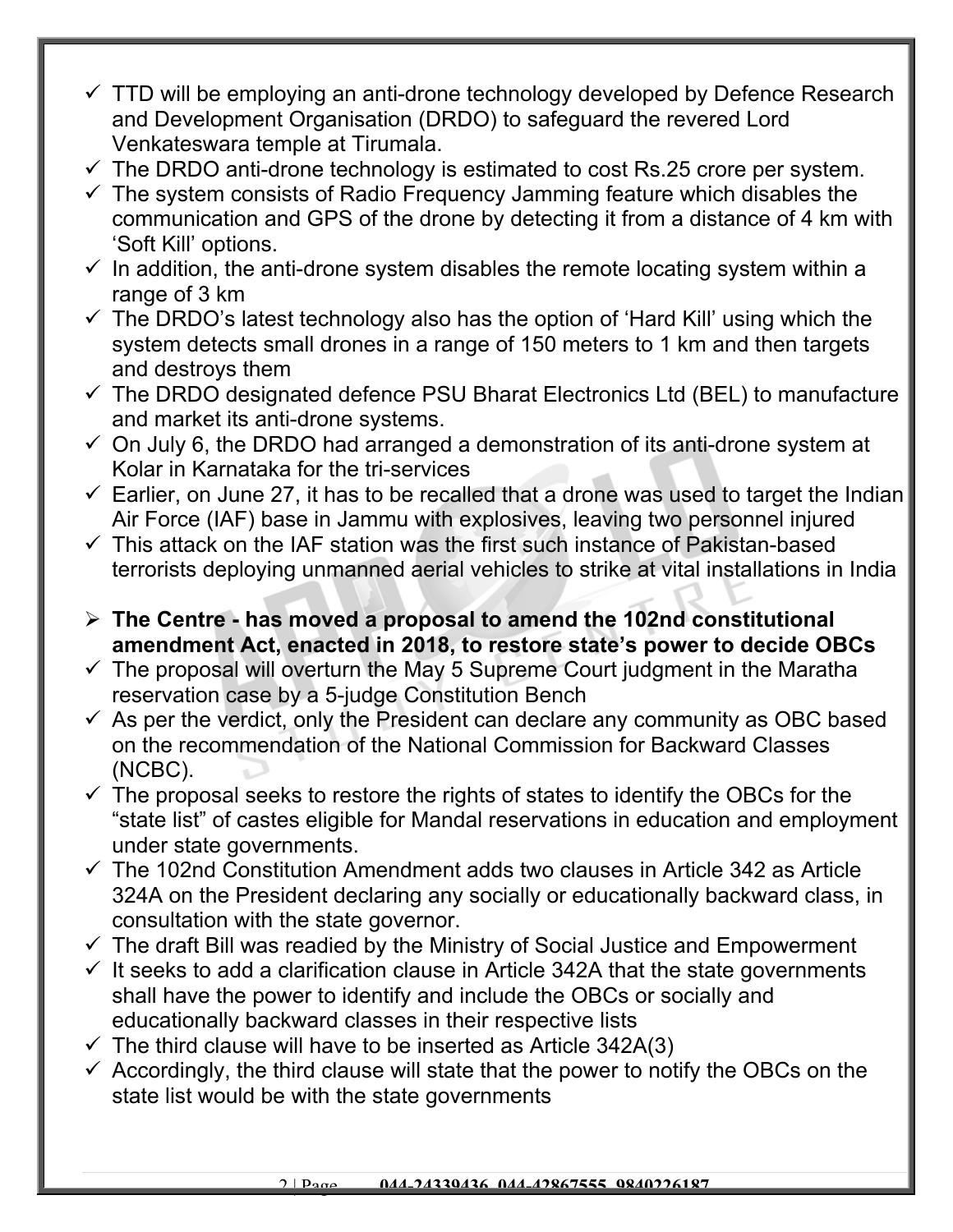#### **DEFENCE**

 **India and UK – conducts a mega bilateral maritime exercise in Bay of Bengal, to improve interoperability between the two navies.**



The UK's Carrier Strike Group (CSG), led by HMS Queen Elizabeth aircraft carrier (front) with an Indian Shivalik Multi-role Frigate (second from front) during the<br>joint maritime exercise in the Bay of Bengal.

- $\checkmark$  The Indian Navy and UK Carrier Strike Group (CSG)-21 have successfully completed a two-day bilateral passing exercise (PASSEX) during July 21-22, 2021
- $\checkmark$  The drill was led by the new 65,000-tonne aircraft carrier HMS Queen Elizabeth
- $\checkmark$  The exercise witnessed 10 warships, two submarines and over 20 aircrafts coming together for the maritime drill
- $\checkmark$  Indian Navy ships missile frigate Satpura, Jyoti, Kavaratti, destroyer Ranvir, Kulish, and a Kilo-class submarine took part in PASSEX.
- $\checkmark$  The anti-submarine warfare (ASW) capable long-range, multi-mission maritime patrol aircraft P-8I also participated in the exercise.
- $\checkmark$  The exercise also saw the first-time participation of the fifth-generation F-35B 'lightning' stealth fighter jets, which operated from HMS Queen Elizabeth's deck.
- $\checkmark$  In July last year, the US Navy's nuclear-powered aircraft carrier USS Nimitz (CVN 68), along with its CSG, conducted a PASSEX exercise with the Indian Navy.

#### **SPORTS**

- **The Tokyo 2020 Olympics will officially start on July 23 at the National Stadium in the Japanese capital, Tokyo**
- $\checkmark$  Only 15 global leaders, including Japan's Emperor Naruhito, French President Emmanuel Macron and US First Lady Jill Biden will grace the opening ceremony in a nearly empty 68,000-capacity stadium
- $\checkmark$  Japanese Emperor Naruhito will formally open the Olympic Games as his grandfather Hirohito did in 1964
- $\checkmark$  After a journey across Japan's 47 prefectures involving some 10,000 runners, the Olympic flame will be the centrepiece of the ceremony.
- $\checkmark$  A state of emergency was declared in the Japanese capital on 8 July and will stay in place until 22 August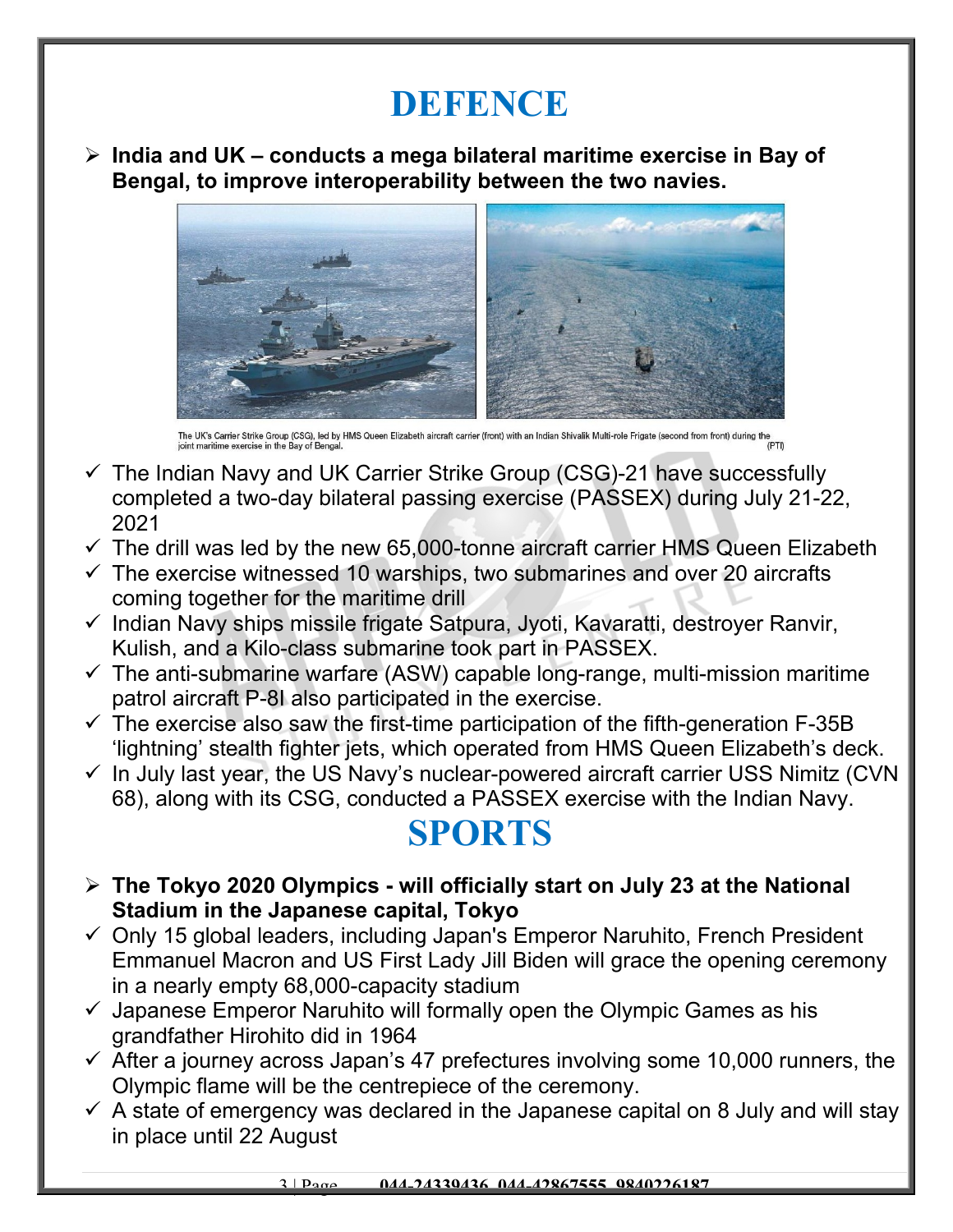- $\checkmark$  Even the medal ceremony has been modified this year because of the pandemic and athletes will have to pick up their medal themselves to hang around their necks
- $\checkmark$  The Games have been hailed as the most "innovative" ever and have been scheduled to appeal to younger people with karate, 3×3 basketball, skateboarding, climbing and surfing all making their Olympic debut
- $\checkmark$  Baseball and softball have also returned to the competition for the first time since the 2008 Games in Beijing
- $\checkmark$  At a ceremony in Argentina in 2013, the IOC awarded the 2020 Games to Tokyo, beating out Madrid and Istanbul
- $\checkmark$  The Japanese capital previously hosted the Summer Games in 1964.
- $\checkmark$  The logo for the event was unveiled in April 2016, consisting of the indigochequered design of Tokyo-based Asao Tokolo, representing "Unity in Diversity".
- $\checkmark$  The two mascots Miraitowa and Someity were anime-style creatures, with one in blue and one in pink
- $\checkmark$  They were created by Fukuoka-based illustrator Ryo Taniguchi and are supposed to symbolise tradition and innovation.
- $\checkmark$  Azusa Iwashimizu, a member of Japan's 2011 Women's World Cup winning team, becomes the first to carry the Olympic flame in March 2021
- $\checkmark$  Australia's women's softball team become the first athletes to arrive in Japan for the event in June 2021
- $\checkmark$  Laurel Hubbard will become the first transgender athlete to compete in the Olympics.
- $\checkmark$  Hubbard, 43, competed in men's weightlifting competitions before transitioning in 2013
- $\checkmark$  North Korea announced earlier that it will not take part in the Games because of the coronavirus risks.
- $\checkmark$  Tokyo announces a new state of emergency on July 8 and bans all spectators from Olympic competitions in the area.
- $\checkmark$  Japan wins the first event of the Tokyo Olympics a women's softball match against Australia – on July 21.
- $\checkmark$  The Olympics will feature 33 sports at 339 events across 42 venues.
- $\checkmark$  About 11,000 athletes from 204 national Olympic committees are expected, along with a team of refugee athletes competing under the Olympic flag.
- $\checkmark$  A total of 20 Indian athletes from seven sports and six officials will represent the country in the Olympics opening ceremony
- $\checkmark$  Boxing great MC Mary Kom and Indian hockey team skipper Manpreet Singh were the flag-bearers at Japan National Stadium.
- $\checkmark$  India have sent their largest ever contingent of more than 125 athletes to the Olympics
- $\checkmark$  The Tokyo Olympic Games were earlier slated to be held from July 24 to August 9, 2020 while the Paralympic Games were scheduled to be held from August 25 to September 6, 2020